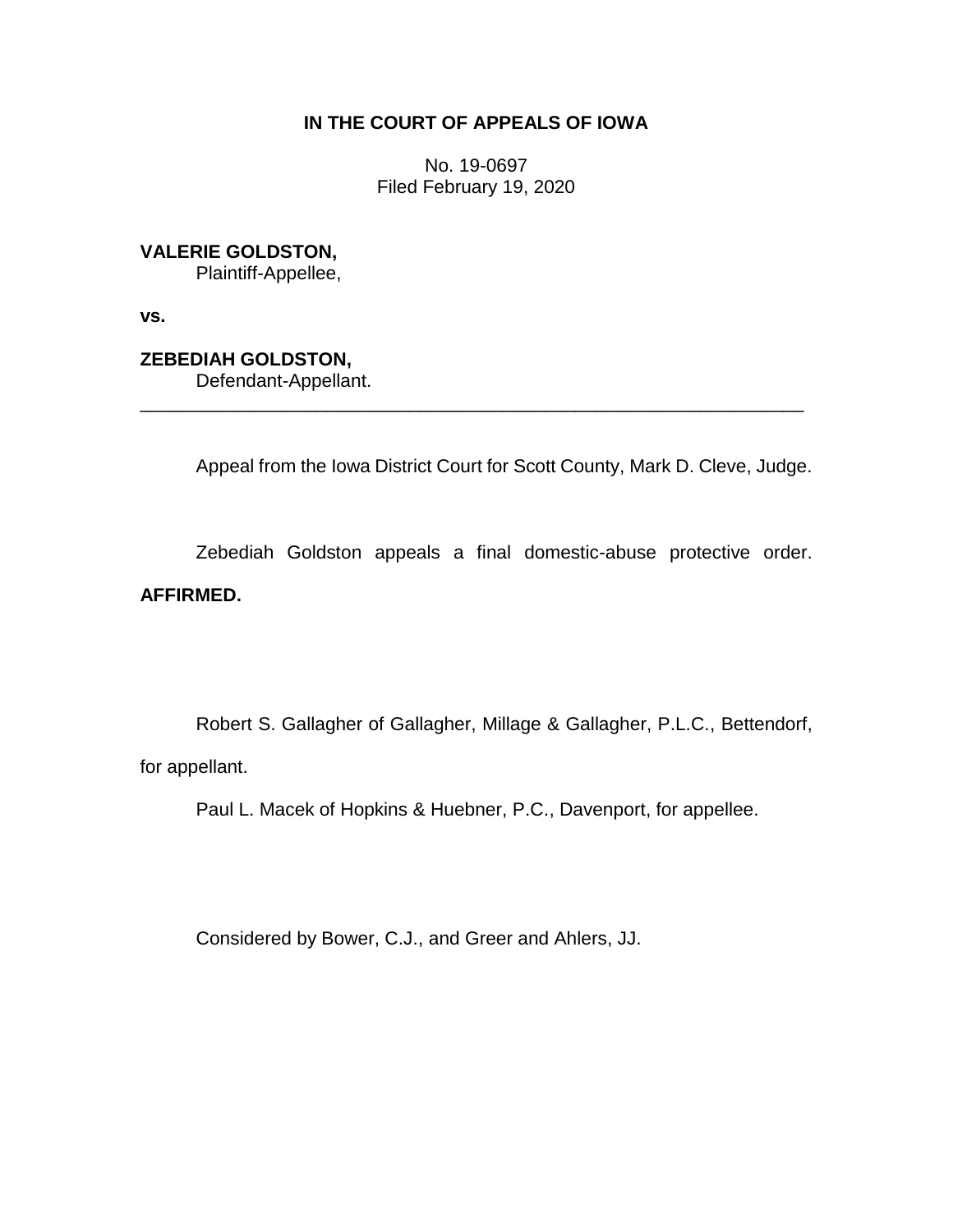## **BOWER, Chief Judge.**

 $\overline{a}$ 

Zebediah Goldston appeals a final domestic-abuse protective order issued pursuant to Iowa Code chapter 236 (2018). Because we find Valerie Goldston sufficiently established an incident of domestic abuse assault, we affirm.

## **I. Background Facts & Proceedings**

Zebediah and Valerie Goldston are a separated couple. The couple married in 2012 and moved to Iowa in 2017. Zebediah and Valerie have three minor children born in 2013, 2016, and  $2019<sup>1</sup>$ 

On the morning of November 8, 2018, Zebediah and Valerie—who was pregnant—had a confrontation. Valerie testified Zebediah was "in a rage" and blocked her within their bedroom, then later blocked her in the children's room, and told her she was not leaving the home. While Valerie sat with the children on the floor of their bedroom, she called the police. According to the responding officer's report, "Valerie . . . advised no assault had occurred though she stated Zebediah has anger issues and was out of control." At the protective-order hearing, Valerie testified her "understanding of an assault was a physical hit or punch." Valerie stated Zebediah's aggressive behavior—including punching doors and slamming things in front of her—frightened her and the children. Zebediah framed the confrontation as a series of arguments between himself and Valerie.

Zebediah left after the police arrived, but returned a short time later to pick up some personal belongings. The parties came in physical contact with one another as each reached for Valerie's rings on the countertop. Valerie later

<sup>&</sup>lt;sup>1</sup> The couple's third child was born after the protective order was granted.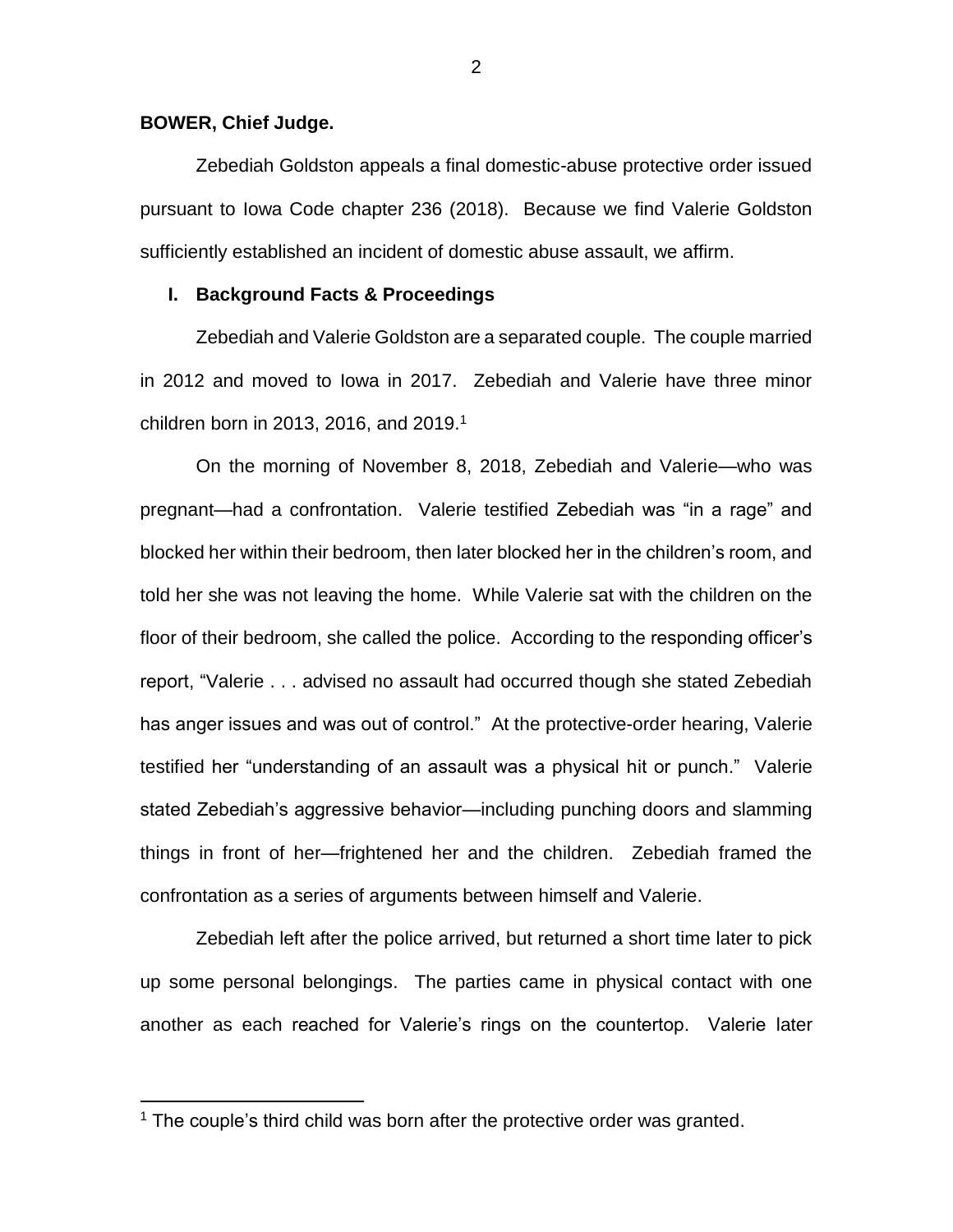described the contact as "offensive" and "insulting." Zebediah said Valerie tried to force his hand open and stated that he did not initiate any physical contact.

Valerie got ready for a doctor appointment, and she and her child got into her car. As Valerie was backing out of the garage, Zebediah stood by the garage door yelling at her. The side mirror struck Zebediah as she left. Zebediah then called the police claiming Valerie tried to run him over and assaulted him by earlier grabbing his hand.

On November 13, Valerie filed a petition for relief from domestic abuse. The court granted Valerie a temporary protective order.

On April 17, 2019, the court held a hearing to determine whether to grant Valerie's application for a permanent protective order.<sup>2</sup> At the hearing, Zebediah said he is "known to get angry" but denied having anger issues.

On April 18, the court granted Valerie a one-year protective order, finding by a preponderance of evidence that Zebediah "committed a domestic abuse assault against" Valerie and he "represents a credible threat to the physical safety" of Valerie. Zebediah appeals.

## **II. Standard of Review**

 $\overline{a}$ 

Chapter 236 proceedings are heard in equity.<sup>3</sup> *See Conklin v. Conklin*, 586 N.W.2d 703, 705 (Iowa 1998). We review equity cases de novo. Iowa R. App.

 $2$  Zebediah had filed a petition to dissolve the marriage. The permanent protective order hearing was combined with a hearing on temporary matters in the dissolution case.

<sup>&</sup>lt;sup>3</sup> The district court ruled on objections during the hearing but expressly noted it would allow the parties to make a record. The court did not exclude evidence from the record through its rulings. The trial was thus conducted as an equitable proceeding. *See Smith v. Janssen*, No. 16-0018, 2017 WL 1086206, at \*1 (Iowa Ct. App. Mar. 22, 2017).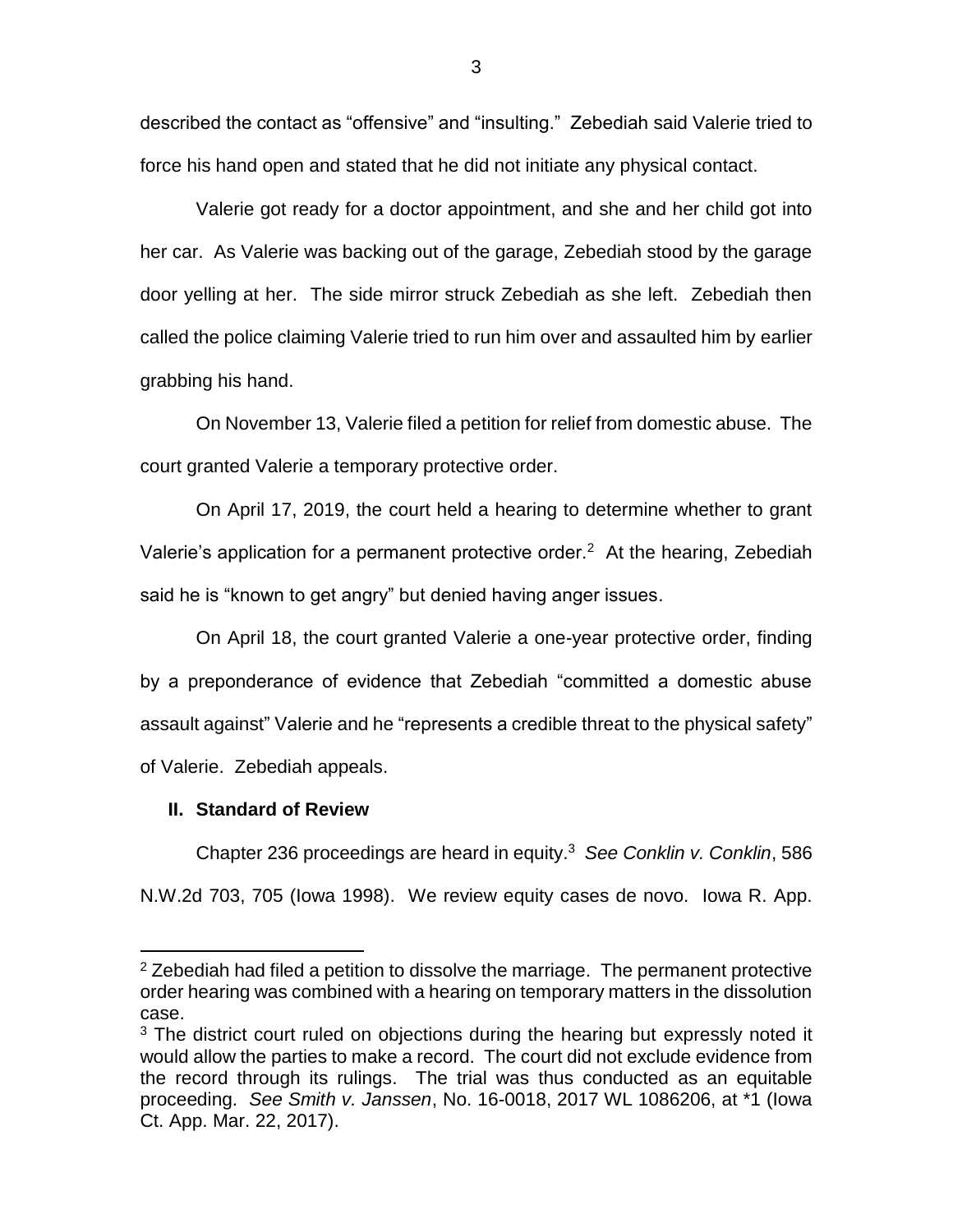P. 6.907. Under de novo review, "we rely on the trial court's assessment of the witnesses' credibility." *Conklin*, 586 N.W.2d at 706. A plaintiff must prove an allegation of domestic abuse by a preponderance of the evidence. Iowa Code  $§$  236.4(1).

#### **III. Analysis**

Zebediah claims Valerie failed to sufficiently prove an incident of domestic abuse to warrant the protective order and the trial court erred in admitting evidence from a journal predating the parties' marriage and private medical records obtained without his consent.

**A. Preponderance of evidence.** Zebediah contends "[t]he court did not make a determination that a specific assault took place in this case." He further claims he did not have notice of the allegation of assault from the touch, which occurred when both parties reached for Valerie's rings.

"[T]he domestic abuse chapter is meant to be protective rather than punitive in nature . . . and is given a reasonable or liberal construction which will best effect its purpose rather than one which will defeat it." *Wilker v. Wilker*, 630 N.W.2d 590, 596 (Iowa 2001) (citations omitted) (internal quotation marks omitted). "Domestic abuse" occurs when (1) the defendant commits an assault as defined in section 708.1 against the plaintiff; and (2) the defendant and plaintiff are in one of the relationships identified in section 236.2. Iowa Code § 236.2(2); *see also id.* § 236.5 (providing for disposition "[u]pon a finding that the defendant has engaged in domestic abuse"). "[A] finding of assault is a prerequisite to any relief afforded under chapter 236." *Huntley v. Bacon*, No. 16-0044, 2016 WL 3271874, at \*3 (Iowa Ct. App. June 15, 2016).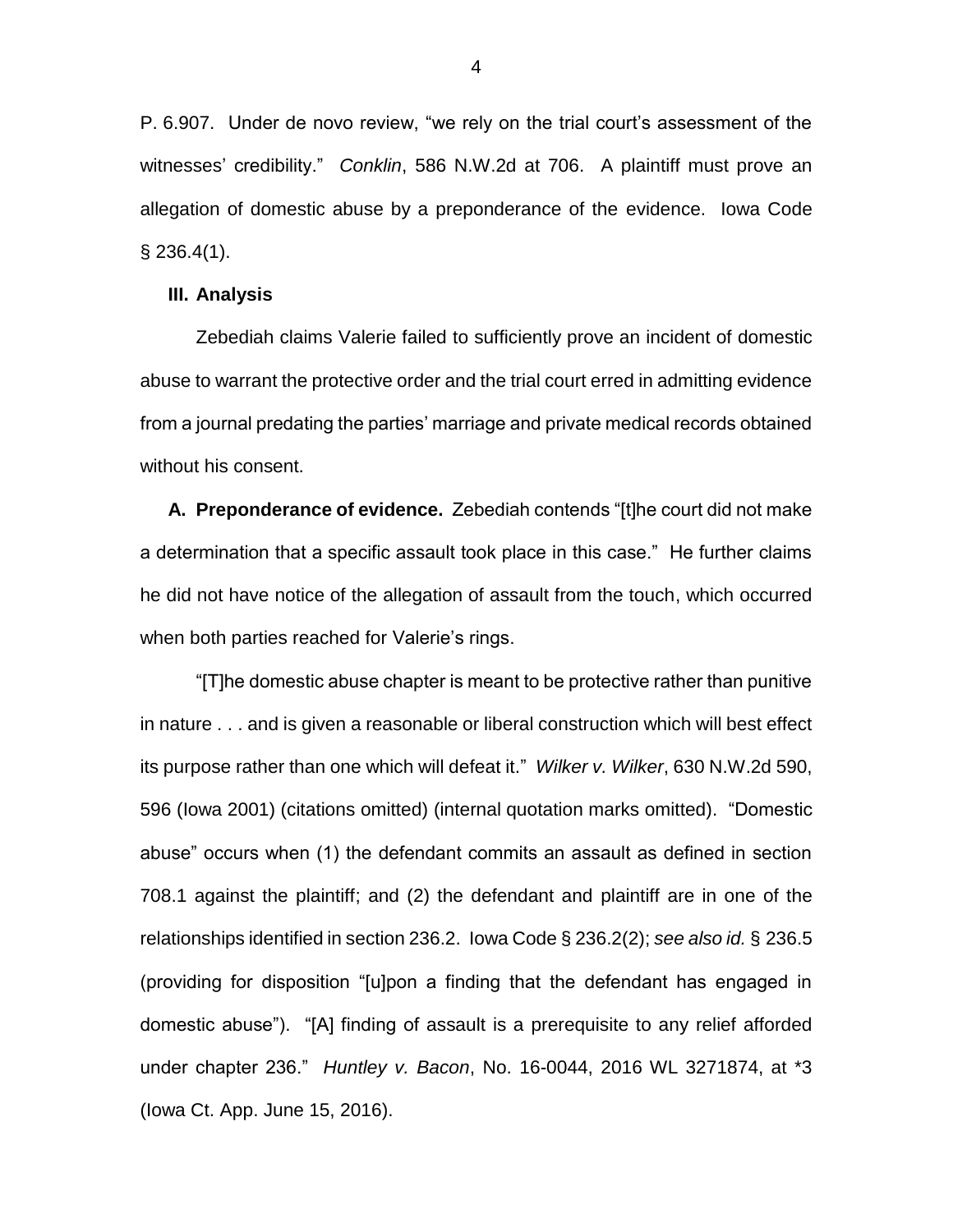A person commits an assault when, without justification, the person does any of the following:

(a) Any act which is intended to cause pain or injury to, or which is intended to result in physical contact which will be insulting or offensive to another, coupled with the apparent ability to execute the act.

(b) Any act which is intended to place another in fear of immediate physical contact which will be painful, injurious, insulting, or offensive, coupled with the apparent ability to execute the act.

Iowa Code § 708.1(2)(a)–(b).

The evidence presented by both sides reveals they had a volatile relationship. The district court had the opportunity to consider the testimony of both Zebediah and Valerie and evaluate their credibility. Sworn affidavits of thirdparties contradicted Zebediah's claims about Valerie's temperament. Valerie also introduced photographs of damage to the Goldstons' home, which Zebediah admitted he caused when he was angry. Both parties' testimony shows they argued the morning of November 8 and Zebediah exhibits aggressive behaviors when angry. The district court's order impliedly found Valerie was the more credible witness, and her testimony described behaviors which would reasonably put her in fear of immediate physical contact that would "be painful, injurious, insulting, or offensive." *See id.* We conclude Valerie established a domesticabuse assault by a preponderance of evidence.

As to Zebediah's notice claim, a petition for relief from domestic abuse need only state "the nature of the alleged abuse" to provide sufficient notice. *See* Iowa Code § 236.3(1)(e); *see also Knight v. Knight*, 525 N.W.2d 841, 843 (Iowa 1994) ("Section 236.3[(1)(e)] requires a petitioner to state the *nature* of the alleged abuse. The term 'nature' is defined as 'a kind or class usually distinguished by fundamental or essential characteristics.'" (citation omitted)). If the plaintiff has